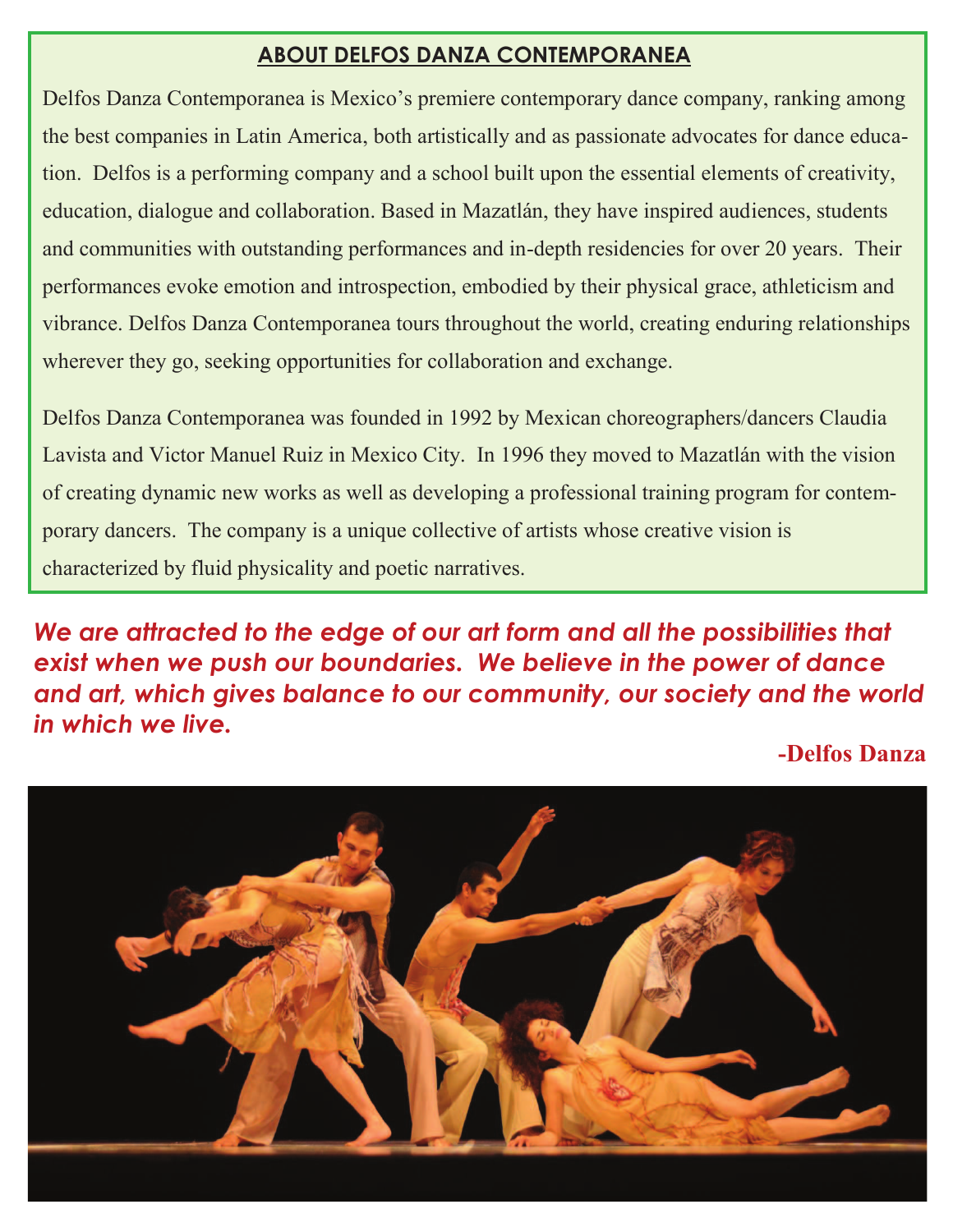### **ABOUT THE PROGRAM**

This performance will feature Delfos in *Cuando los Disfraces se Cuelgan (When the Disguises are Hung Up)*. This hour long piece is reflection on appearances and the disguises we put on in order to navigate a world that doesn't always want to see our true selves. It explores the loss and rediscovery of the self, using an artistic vocabulary that combines intensely physical dance with multimedia design.

### **THE BIGGER PICTURE: Discussion Topics**

- Is there a difference between a costume and a disguise? What is it?
- · Do you think everyone conceals some part of themselves? Why?
- What disguises do you wear in your life?
- For Delfos, "dance is the voice of the body." What do you think that means? Do you agree?
- Can dance tell a story or present an idea?
- Can a dance make you feel a certain way?
- What does it mean to say "movement has meaning"?
- Can any kind of movement be considered dance? Why or why not?

### **DANCE VOCABULARY**

#### **Modern Dance**

A dance form developed in the early 20th century as a reaction to classical ballet. Dancers and choreographers use their own technique, creativity, and body to create new and original movement. This is also known as Contemporary Dance<sub>.</sub>

#### **Movement Vocabulary**

A set of movements or a style of dancing which is specific to, or characteristic of, a choreographer, dancer, or dance company. The dance language used by a particular artist.

#### **Phrase**

A short combination of movements. This is the smallest unit of movement in an entire dance. Phrases are put together to create movement sequences.

#### **Repertory**

All the works—specific plays, dances, musical pieces, etc.—that a company performs.

#### **Score**

An organized set of notations of all of the instrumental or vocal parts of a musical composition. The music a dance is set to, or music created for a dance work.

#### **Dynamics**

The variations of energy, intensity or emotional quality in the performance of dance.

# *THE SELF INSIDE***: POETRY AND ART ACTIVITY**

### **Explore themes of identity, appearance and disguise using different art forms**.

Included at the end of this packet are instructions and materials for a poetry and art activity. Students will be asked to think and write creatively about themselves, and create a 'secret' self portrait that hides behind a folded paper frame.

**See Page 4 for Details**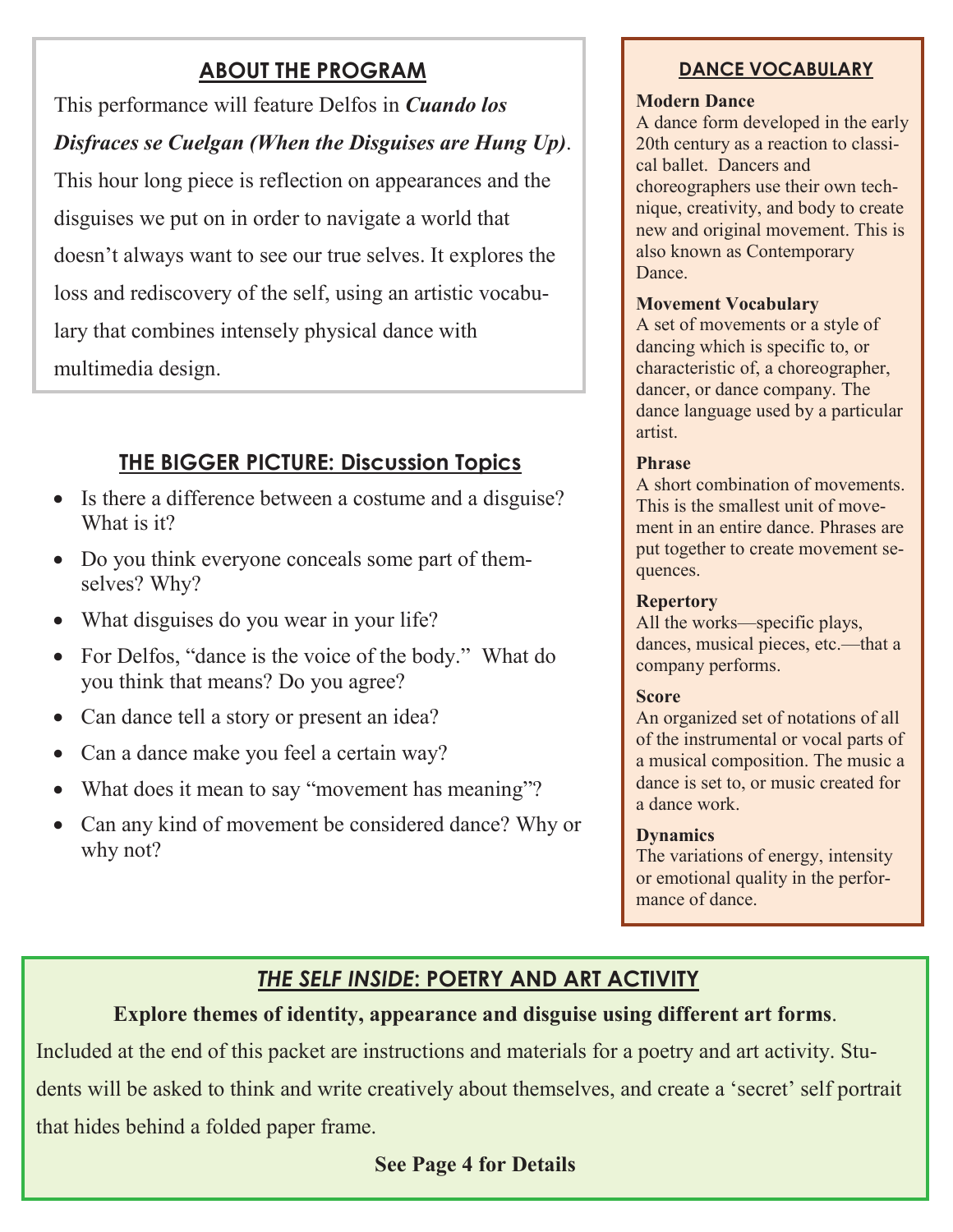### **Dig Deeper:** *Videos and Further Reading*

Watch a preview of *Cuando los Disfraces se Cuelgan*. Learn more about Delfos, their history and their work. Read about the company's artistic directors and choreographers. Meet Claudia Lavista, Delfos co-founder, in a PBS Profile.



### **ACTIVITY** *A Movement Conversation*

In pairs, students improvise a conversation in dance. One dancer begins by creating a short movement, freezing when the movement is complete. The other dancer responds with his or her own movement reply.

This continues back and forth, with movements growing more complex. Movements can be grouped into phrases, and can employ many different dynamics.

Remind students to wait for their partner to freeze completely before responding.

More advanced students can explore using different spatial relationships between partners. Try near, far, behind, below, or around. Experiment using interconnected movements.

# **You're the Critic:** *Performance Review*

Put yourself in the shoes of a dance critic. In 2-3 short paragraphs, review your visit to Royce Hall to see Delfos Danza. Here are some things to think about when writing your review:

- · **What words would you use to describe this performance?**
- · **Did you experience or learn something new?**
- · **Was there a theme or idea in the work? What was it?**
- · **How did the performance make you feel?**
- · **What was your favorite piece or moment? Why?**
- · **How did the set, lighting design, and costumes contribute to the performance?**
- · **Would you recommend this performance to a friend? Why or why not?**

If you need some more help, look in the newspaper for dance reviews in the Arts section. Read a few to see how they are structured, what is included and what is not.

# **We'd love to hear your feedback—send us your review!**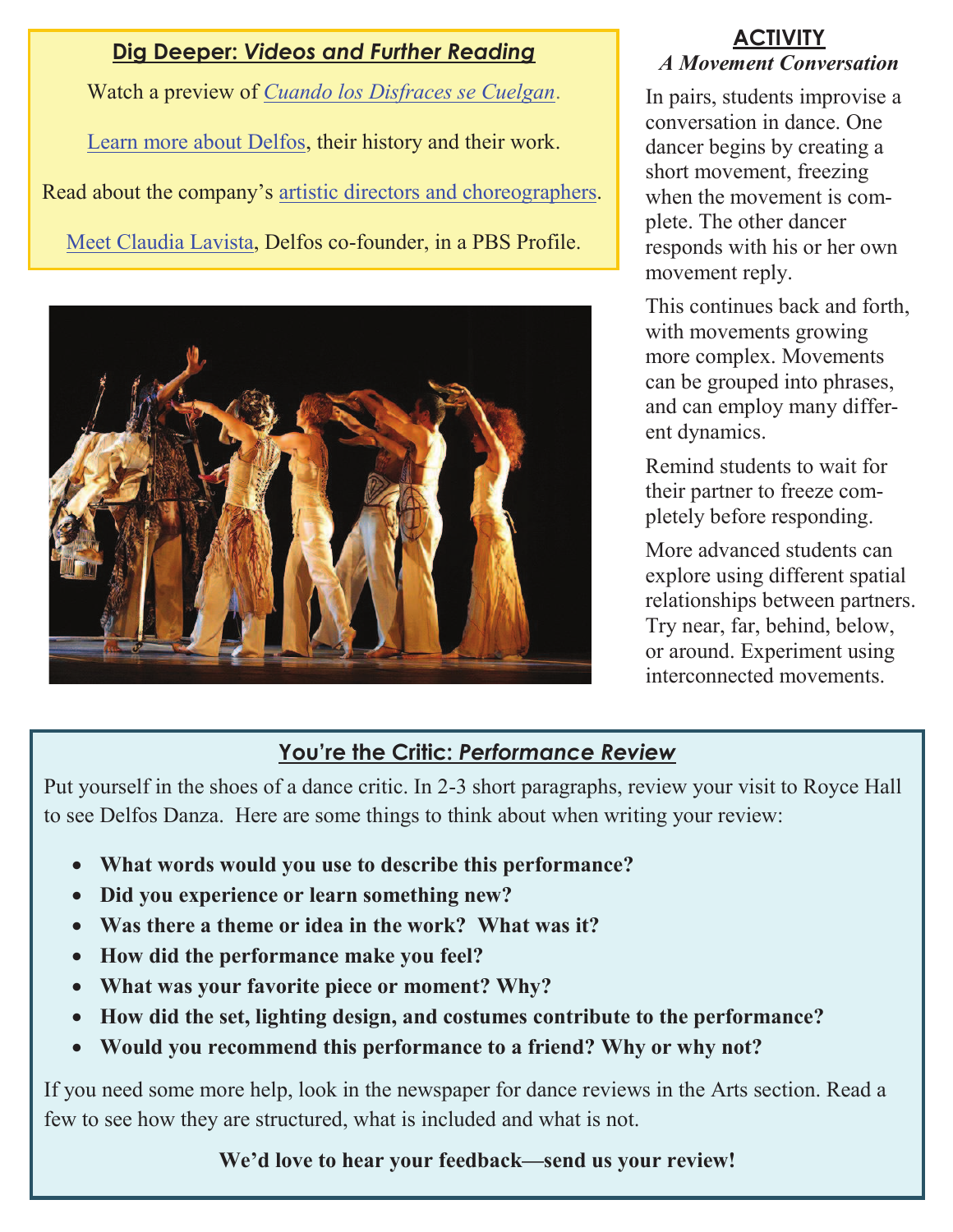# The Self Inside: Poetry and Art Activity

Delfos Danza's *Cuando los Disfraces se Cuelgan (When the Disguises Are Hung Up)* is a reflection on appearances and the disguises we put on in order to navigate a world that doesn't always want to see our true selves.

In this activity, students will be asked to think and write creatively about themselves, and create a 'secret' self portrait that hides behind a folded paper frame. Attached are instructions and templates you can print and copy for your students.

#### Each Student will need:

- **Attached Brainstorming worksheet with Portrait template** (copy on white paper)
- **Attached Frame Template** (copy on colored paper)
- **One additional sheet of blank paper**, white or color, any size 8.5"x11" or larger

### **--***(See photos of each step on next page)*

### **Discuss the ideas of disguise and identity with your students.**

- Can we know a person's true identity just by looking at them?
- Is there a difference between the way others see us and the way we see ourselves?
- Does everyone feel the need to hide or obscure some part of their personality, history, or lifestyle?
- What kinds of masks or disguises do we use in everyday life?

Distribute materials and have students **complete the Brainstorm section**. If there's time, ask volunteers to share.

Students will then use these collected ideas to **create a** *Self Inside* **poem.** It can be any length or in any format. This can be done on scratch paper or in a notebook/journal. The poem can be titled The Self Inside, or students can choose their own title.

Once they've written their poems, students can **begin their self portraits**, using their poems and the "Inside I am…" sections of their brainstorm as inspiration. Remind students to use the whole space—it's only 6"x6". When the poems and portraits are finished, each student will:

- **1. Cut out their portrait**
- **2. Make the paper frame** using the attached template**.**
- **3. Mount the portrait inside the frame** with a glue stick or tape**.**
- **4. Attach the frame and portrait** to the remaining sheet of blank paper**.**
- **5. Add Poetry** Creatively fill the blank space around the frame with their *Self Inside* poem. This can be selected lines/phrases or the whole poem.
- **6. Decorate.** Add patterns, colors or other decorations as desired.

Make sure each student writes their name and school somewhere on the back of their artwork.

### **Other Materials:**

- Scissors
- Gluestick (or tape)
- Crayons, Markers, Colored Pencils, Chalk, or Pastels
- Scratch Paper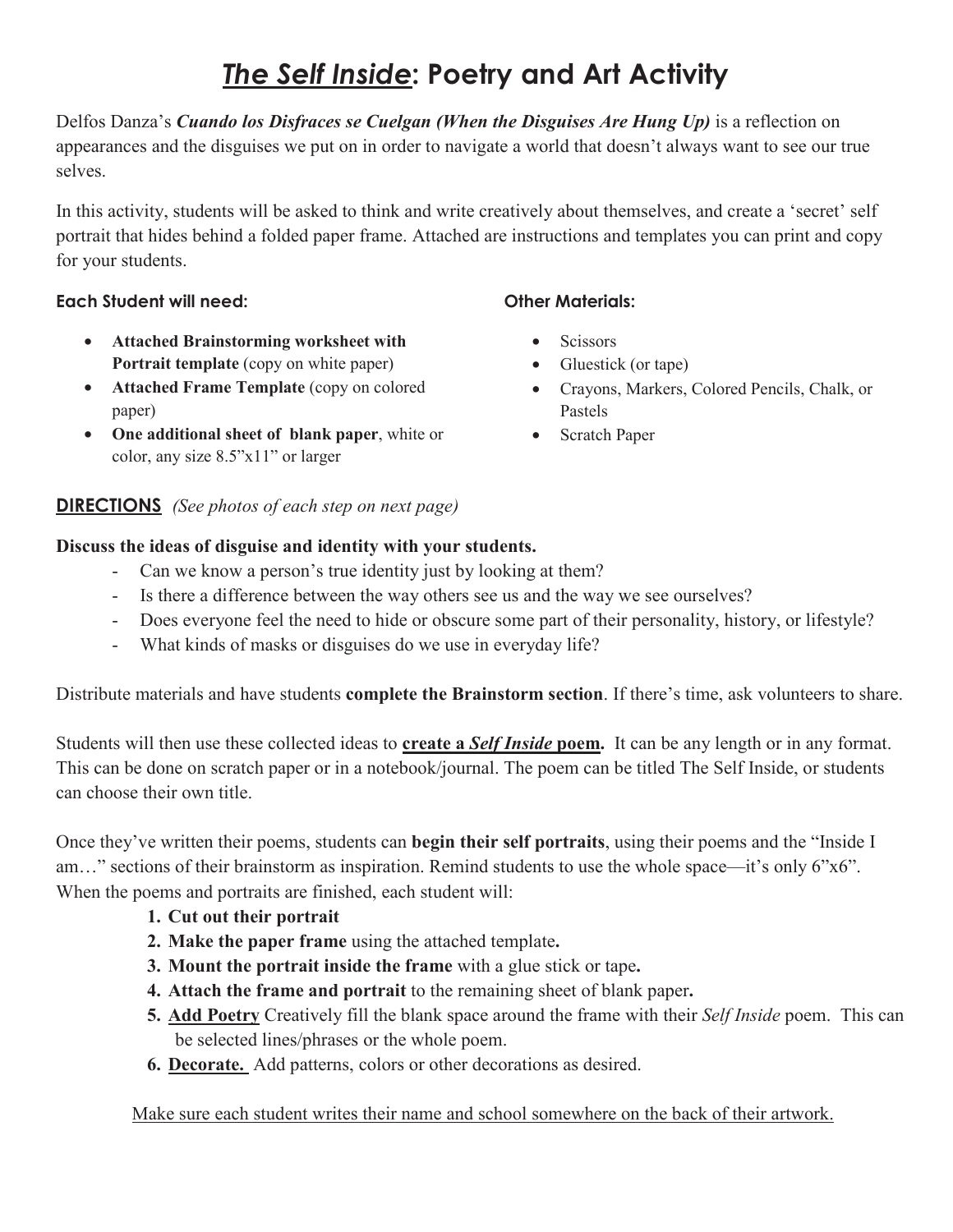

#### **Materials**

- Brainstorm & Portrait Worksheet
- Frame Template (shown on dark blue)
- Blank paper (bright blue)



Completed brainstorming activity with self portrait. The final *Self Inside* poem is written on a separate sheet or in a notebook (not shown).



Carefully cut out the finished portrait.



**PAPER FRAME**: Cut along solid line to make a square. Fold corners into center and crease along dotted lines. Unfold.



**ASSEMBLY:** Glue portrait inside of frame. Fold flaps over portrait. Glue frame to blank paper. The frame can be centered on the sheet, off to one side, at an angle—students should choose where to place it.



#### **ADD POEM**

Creatively fill the blank space around the frame with the *Self Inside* poem. This can be selected lines/phrases or the whole poem. Use the flaps of the frame, too. **DECORATE** 

Add colors or patterns

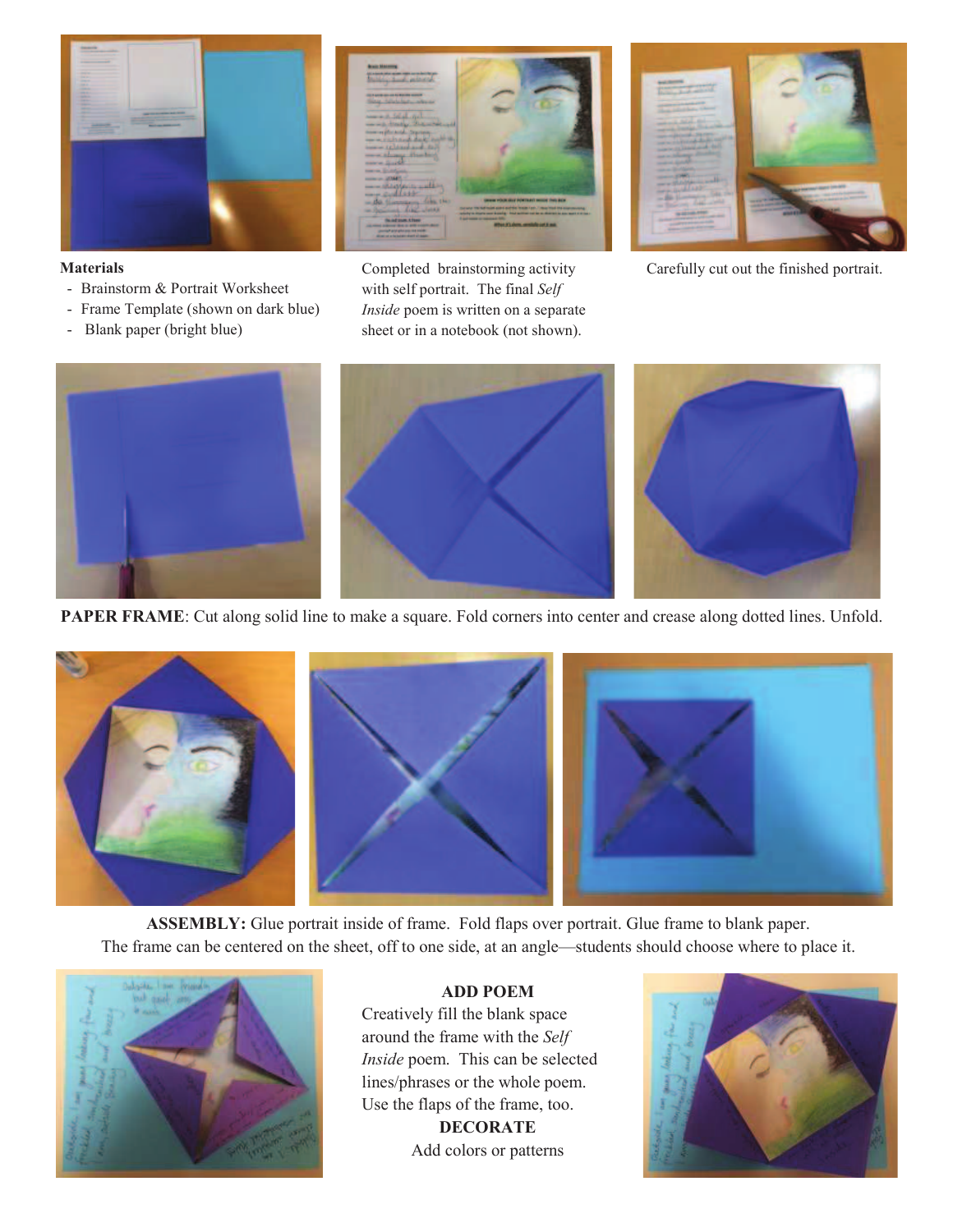### **Brain Storming**

List 5 words other people might use to describe you

List 5 words you use to describe yourself

### The Self Inside: A Poem

Use these collected ideas to write a poem about yourself and who you are inside. Work on a separate sheet of paper.

### DRAW YOUR SELF PORTRAIT INSIDE THIS BOX

Use your The Self Inside poem and the "Inside I am..." ideas from the brainstorming activity to inspire your drawing. Your portrait can be as abstract as you want it to beit just needs to represent YOU.

### When it's done, carefully cut it out.